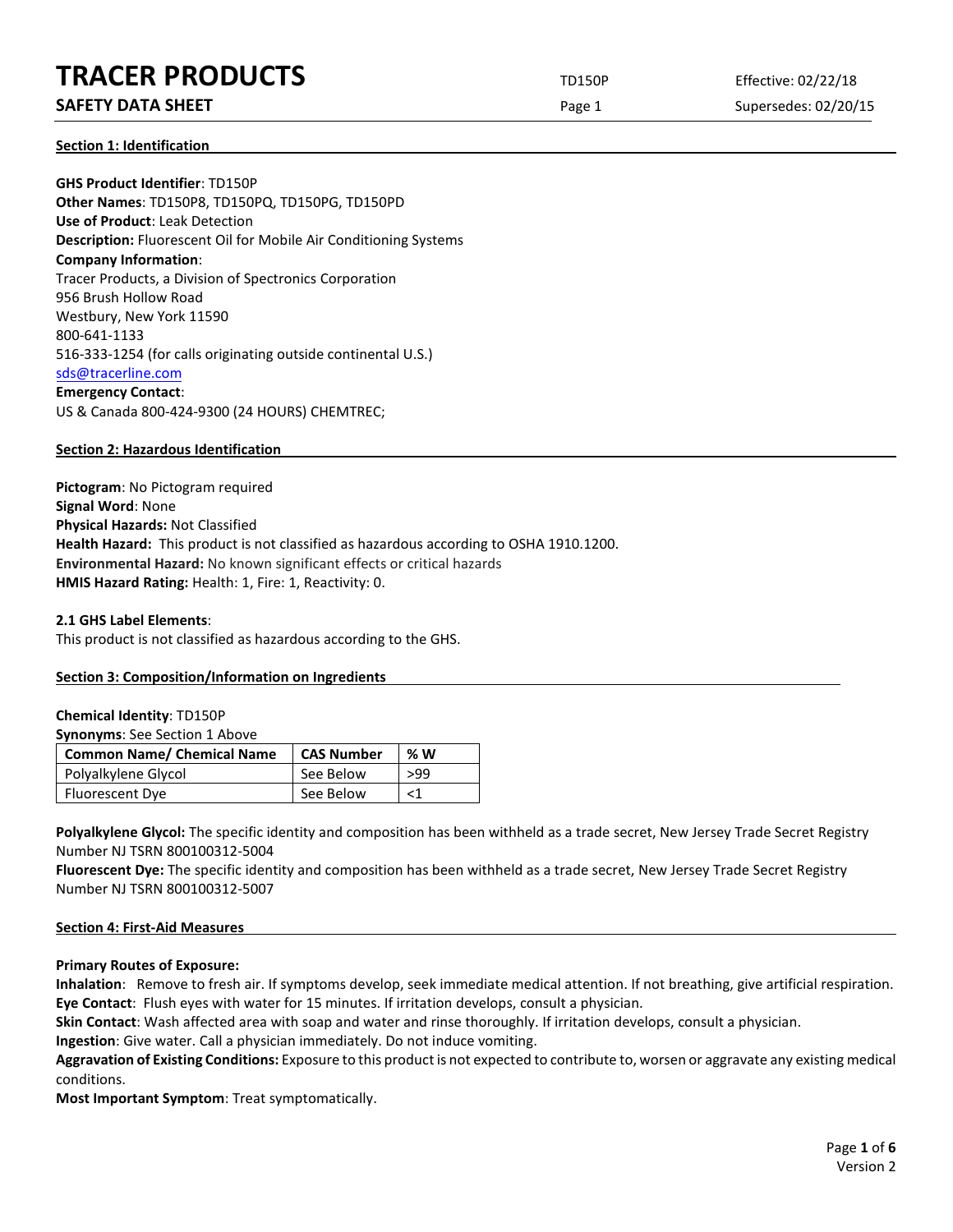# **TRACER PRODUCTS** TD150P Effective: 02/22/18

# **SAFETY DATA SHEET SHEET Page 2** Supersedes: 02/20/15

## **Section 5: Fire-Fighting Measures**

**Flash Point:** 490° F (254° C)

**Test Method:** Cleveland Open Cup **Explosive Limit:** LEL (%): No data available; UEL (%): No data available

**Autoignition Temperature:** No data available

**Unusual Fire and Hazardous Combustion and Decomposition Products:** Smoke, soot, and toxic/irritating fumes (i.e., carbon dioxide, carbon monoxide, etc.). Oxides of nitrogen and carbon.

**Fire and Explosion Hazards:** May liberate irritating or toxic vapors during combustion or decomposition.

**Extinguishing Media:** Based on the NFPA guide, use dry chemical, carbon dioxide, water mist, water jet sprays, halogen, or alcohol foam suitable for Class B fires. Use water to cool containers exposed to fire. For large fires, use water spray, fog or alcohol foam, thoroughly drenching the burning material.

**Unsuitable Extinguishing Media:** High volume water with full jet. Oxidizers and reducers.

**Fire-Fighting Procedures/Equipment:** Fire fighters and others who may be exposed to the products of combustion should be equipped with NIOSH-approved, positive-pressure, self-contained breathing apparatus (SCBA) and full protective clothing. Water can be used to cool and protect containers and surroundings.

# **Section 6: Accidental Release Measures**

# **Non-Emergency Personnel**:

General Advice: Avoid inhalation and contact with skin, eyes, or clothing. Wash hands and face before eating, drinking, or using tobacco products.

Personal Protective Equipment Needed: Wear impervious gloves, shoes, and protective clothing

# **Emergency Personnel**:

Suitable Protective Gear: Wear impervious gloves, shoes and protective clothing.

Unsuitable Protective Gear: Not Applicable

**Environmental Precautions**: Prevent any contamination of local soils and water supply. Prevent ground water infiltration or any ground penetration. Avoid the spreading or entering into watercourses by using sand, soil, or other types of barriers. If contamination into water course or sewage system, alert appropriate authorities.

# **Containment/Clean-up Methods**:

Containment & Recovery of Product: Contain with absorbent material, such as clay, soil, universal binding medium, or any commercially available absorbent. Shovel reclaimed dye and absorbent into a recovery or salvage drums for disposal. For larger spills, transfer to a salvage tank for recovery or safe disposal. Any residues should be treated like a small spill. This is not a RCRA hazardous waste per Title 40 CFR 261. Stop material from contaminating soil, or from entering sewers or bodies of water. For larger spills, transfer to a salvage tank for safe recovery/disposal. Residues are treated as small spills.

Disposal**:** Either incinerate or land fill in accordance with applicable local, state and federal regulations.

## **Section 7: Handling and Storage**

**Handling Precautions:** Use product only in well ventilated areas. Avoid breathing in mists or vapors from a heated product. Avoid formation of mists. Avoid heating product near flash point. Avoid prolonged or repeated contact with skin. Handle in ambient temperature.

**Storage Conditions:** Store in a cool, dry, well-ventilated area away from heat, ignition sources, and direct sunlight. Always keep containers tightly closed. Store away from oxidizing and reducing agents.

**Personal Hygiene:** Wash hands before breaks and at the end of the work day. Do not carry cleaning clothes used to absorb product in clothing. General hygiene measures for chemicals apply.

**Empty Container Precautions:** Do not reuse empty container for any purpose.

**Special Warnings:** Hot organic chemical vapors or mists can suddenly and without warning combust when mixed with air.

## **Section 8: Exposure Controls/Personal Protection**

**Occupational Exposure Limits**: No exposure limits have been established for this product.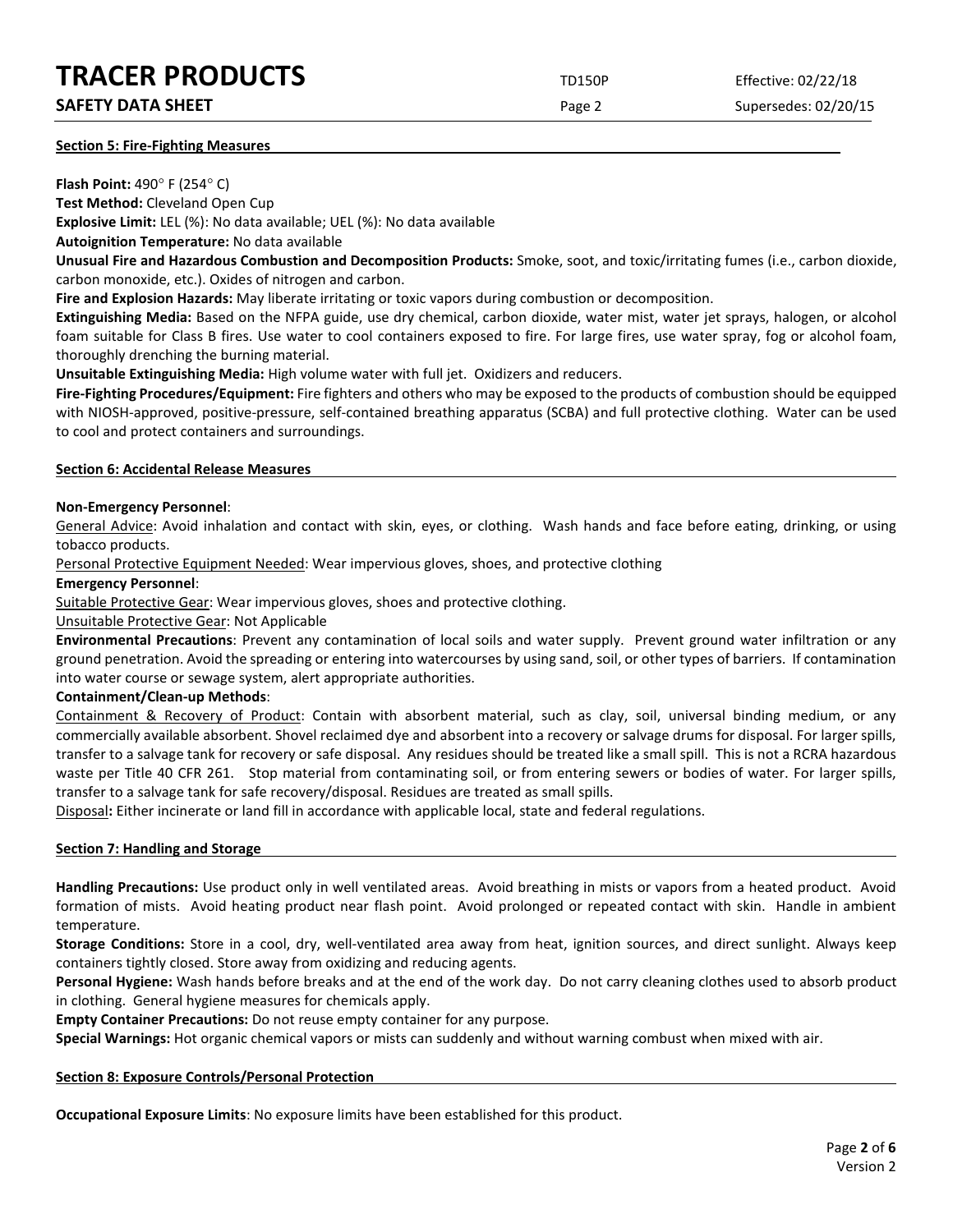| <b>TRACER PRODUCTS</b>   | <b>TD150P</b> | Effective: 02/22/18  |
|--------------------------|---------------|----------------------|
| <b>SAFETY DATA SHEET</b> | Page 3        | Supersedes: 02/20/15 |

# **Biological Exposure Limits**: No data available

**Engineering Controls/Ventilation**: Maintain airborne concentrations below the established exposure limits by providing adequate ventilation. General (dilution) ventilation should be acceptable. Additional local exhaust ventilation is recommended where dusts, mists or vapors may be released.

**\*Airborne Oil Mist Exposure Limits:** Polyalkylene Glycol

ACGIH TLV: 5 mg/m<sup>3</sup>, 8 hr. ACGIH STEL:  $10 \text{ mg/m}^3$ OSHA PEL: 5mg/m<sup>3</sup>, 8 hr.

# **Personal Protective Equipment**:

Respiratory Protection: Avoid breathing vapor and/or mist. If occupational exposure limits are exceeded wear NIOSH/OSHA approved equipment. Use a respiratory protection fitted with a combination filter A-P3 for short term use. High airborne concentrations may necessitate the use of self-contained breathing apparatus (SCBA) or a supplied air respirator. Respiratory protection programs must be in compliance with 29 CFR 1910.134.

Skin Protection: Wear protective clothing and appropriate impervious gloves.

Eye Protection: Wear safety goggles with peripheral coverage approved to EU Standard EN 166, AS/NZS 1337. An eye wash facility should be readily available.

Hand Protection: When in contact with material, be sure to use proper gloves approved to standards (Europe: EN 374, U.S.: F739, & AS/NZS: 2161). Gloves made from neoprene, nitrile or butyl rubber may provide suitable chemical protection.

Hygiene Measures: Wash thoroughly after handling, especially before eating, drinking, smoking, or using restroom facilities.

# **Section 9: Physical and Chemical Properties**

**Physical State**: Liquid **Appearance**: Amber **Odor**: Mild **Odor Threshold**: No data available **pH**: no data available **Melting Point**: No data available **Freezing Point**: No data available **Initial Boiling Point**: Decomposes before boiling **Boiling Range**: No data available **Flash Point (COC)**: 490° F (254° C) **Evaporative Rate**: no data available **Solid Flammability**: No data available **Gas Flammability**: No data available **Upper Explosive Limit**: No data available **Lower Explosive Limit**: No data available **Vapor Pressure 68**° **F (20**° **C) :** <0.01 mmHg @ 20° C **Vapor Density (Air= 1)** : >1 **Relative Density**: 0.98 **Solubility in Water**: <0.01% **Partition Coefficient: n-octanol/water**: No data available **Auto-ignition Temperature**: No data available **Decomposition Temperature**: No data available **Viscosity at 40°C:** 150 mm<sup>2</sup>/s **Viscosity at 100°C**: No data available **Percent Volatile by Volume (%)**: 0 **Evaporation Rate (Butyl Acetate=1)**: < 0.01 **Volatile Organic Content (VOC) Component**: None **Note:** The physical data presented above are typical values and should not be construed as a specification.

## **Section 10: Stability and Reactivity**

**Reactivity**: This product is non-reactive under ambient conditions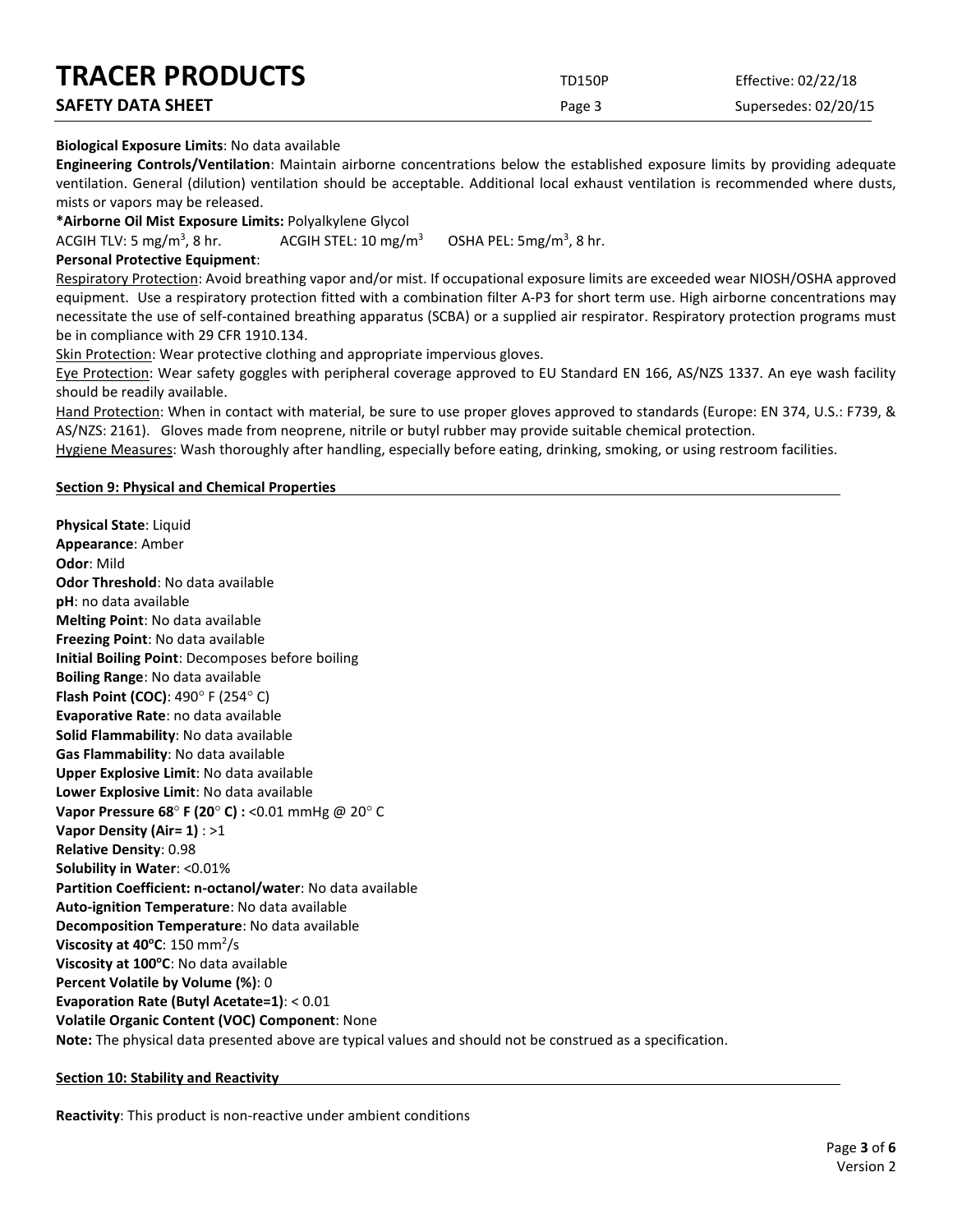| <b>TRACER PRODUCTS</b>   | <b>TD150P</b> | Effective: 02/22/18  |
|--------------------------|---------------|----------------------|
| <b>SAFETY DATA SHEET</b> | Page 4        | Supersedes: 02/20/15 |

Stability: Stable under normal conditions of use. Can decompose slowly with localized heating over 300°C **Conditions to Avoid**: High temperatures & a source of ignition. Toxic fumes may be released if product is heated above decomposition point.

**Incompatible Materials**: Strong Acids, Strong oxidizing agents, and Reducing agents

Hazardous Decomposition Products: In the event of combustion, CO and CO<sub>2</sub> will be formed.

**Hazardous Polymerization**: Will not occur

# **Section 11: Toxicological Information**

|                                 |        | <b>Fluorescent Dye</b> | <b>Polyalkylene Glycol</b> |
|---------------------------------|--------|------------------------|----------------------------|
| Oral $LD_{50}$ mg/kg            | Rat    | >5,000                 | >3815                      |
| Dermal LD <sub>50</sub> mg/kg   | Rabbit | >2,000                 | >2,000                     |
| Inhalation LC <sub>50</sub> ppm | Rat    | 12                     | No data available          |
| Eye Irritation                  | Rabbit | No data available      | Mild Irritant              |
| Skin Irritation                 | Rabbit | >4                     | Mild Irritant              |

# **Carcinogenicity**:

| Carcinogenicity        | ACGIH | <b>IARC</b> | <b>NTP</b> | <b>OSHA</b> |
|------------------------|-------|-------------|------------|-------------|
| Polyalkylene Glycol    | Nο    | N٥          | N٥         | N٥          |
| <b>Fluorescent Dye</b> | Nο    | N٥          | N٥         | N٥          |

Summary Comments: According to ACGIH, IARC, NTP, and OSHA, the Polyalkylene glycol and the fluorescent dye are not considered to be a hazardous carcinogen to humans.

**Reproductive Toxicity**: Not considered a reproductive toxin to humans

**STOT-single exposure**: No data available

# **STOT-repeated exposure:**

|                    |     | Fluorescent Dye                       | Polyalkylene Glycol |
|--------------------|-----|---------------------------------------|---------------------|
| Oral mg/kg         | Rat | No data available   >1000             |                     |
| Dermal mg/kg       | Rat | No data available   No data available |                     |
| Inhalation mg/l/4h | Rat | No data available   No data available |                     |

## **Aspiration Hazard:** No

**Likely Routes of Exposure**: Eyes, skin and respiratory tract **Symptoms**:

Eye Contact: May cause mild irritation Skin Contact: May cause mild irritation

Inhalation: May cause mild respiratory irritation

Ingestion: May cause gastrointestinal irritation

# **Section 12: Ecological Information**

|--|

|                                        | <b>Fluorescent Dye</b> | <b>PAG Oil</b> |
|----------------------------------------|------------------------|----------------|
| Fish LL <sub>50</sub> 96hr mg/l        | >100                   | >100           |
| Crustacean LL <sub>50</sub> 96hr. mg/l | >100                   | >100           |
| Algae <b>NOEL</b> 72hr. mg/l           | >100                   | >93.7          |

**Persistence & Degradability**: Readily biodegradable **Bioaccumulation Potential**: No data available **Mobility in Soil**: No data available **Behavior in Sewage Plants:** No data available **PBT vPvB:** This substance is not a PBT vPvB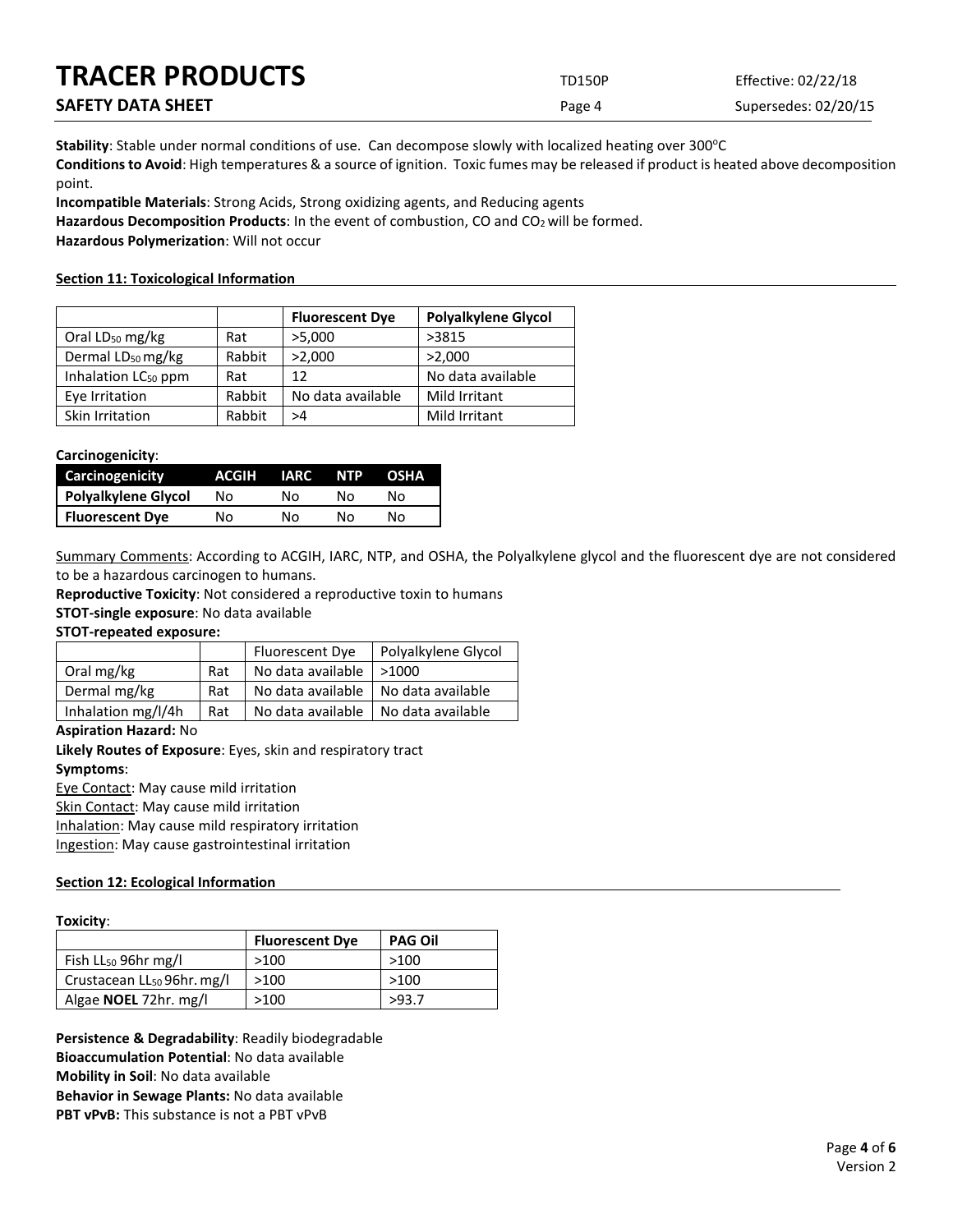| <b>TRACER PRODUCTS</b>   | <b>TD150P</b> | Effective: 02/22/18  |
|--------------------------|---------------|----------------------|
| <b>SAFETY DATA SHEET</b> | Page 5        | Supersedes: 02/20/15 |

#### **Section 13: Disposal Considerations**

**General Statements:** Federal regulations may apply to empty container. State and/or local regulations may be different. **Disposal:** Recover or recycle if possible, otherwise, dispose of in accordance with all local, state, and federal regulations. Sewage disposal is discouraged

**Special Instructions:** Be sure to contact the appropriate government environmental agencies if further guidance is required. Do not remove labels from container until container is cleaned properly. Containers can be reused or disposed of by landfill or incineration if appropriate to local law. Water with cleaning agents is required

**Hazardous Waste Number:** Not a RCRA hazardous waste

#### **Section 14: Transport Information**

**General Comments**: This product is not classed as hazardous or regulated for transport under 49 CFR, IATA/ICAO, or IMDG **49 CFR: DOT Shipping Name:** Not Regulated **DOT Label:** Not Applicable **DOT Identification No.:** Not Applicable; Nonregulated shipments by air under 49 CFR, IATA/ICAO AND IMO **Transport by Road/Rail (ADR/RID): UN Proper Shipping Name:** Not Applicable **Transport Hazard Class:** Not Applicable **Packing Group:** Not Applicable **Classification Code:** Not Applicable **LQ (ADR 2013):** Not Applicable **LQ (ADR 2009):** Not Applicable **Environmental Hazard:** Not Applicable **Tunnel Restriction Code:** Not Applicable **Transport by Sea (IMDG): UN Proper Shipping Name:** Not Applicable **Transport Hazard Class:** Not Applicable **Packing Group:** Not Applicable **Marine Pollutant:** Not Applicable **Environmental Hazard:** Not Applicable **Transport by Air (IATA): UN Shipping Name**: Not Applicable **Transport Hazard Class**: Not Applicable **Packing Group Number**: Not Applicable **Environmental Hazards**: Not Applicable **Special Precautions for User:** Unless otherwise specified, general measures for safe transport must be followed **Transport in Bulk:** Non-dangerous material according to transport regulations

#### **Section 15: Regulatory Information**

#### **Inventory Status:**

Polyalkylene Glycol: is listed or excluded from listing on TSCA, DSL, AICS, IECSC, & ENCS inventories Fluorescent Dye: is listed or excluded from listing on TSCA, DSL, AICS, IECSC, & ENCS inventories

**SARA Title III Information**: This product contains no chemicals subject to the reporting requirements of Section 313 of the emergency planning and community right to know act.

**SARA - Section 302-Extremely Hazardous Substances:** No regulated ingredients.

- **SARA - Section 302-Reportable Quantity:** None.
- **SARA - Section 311/312-Hazard Categories:**